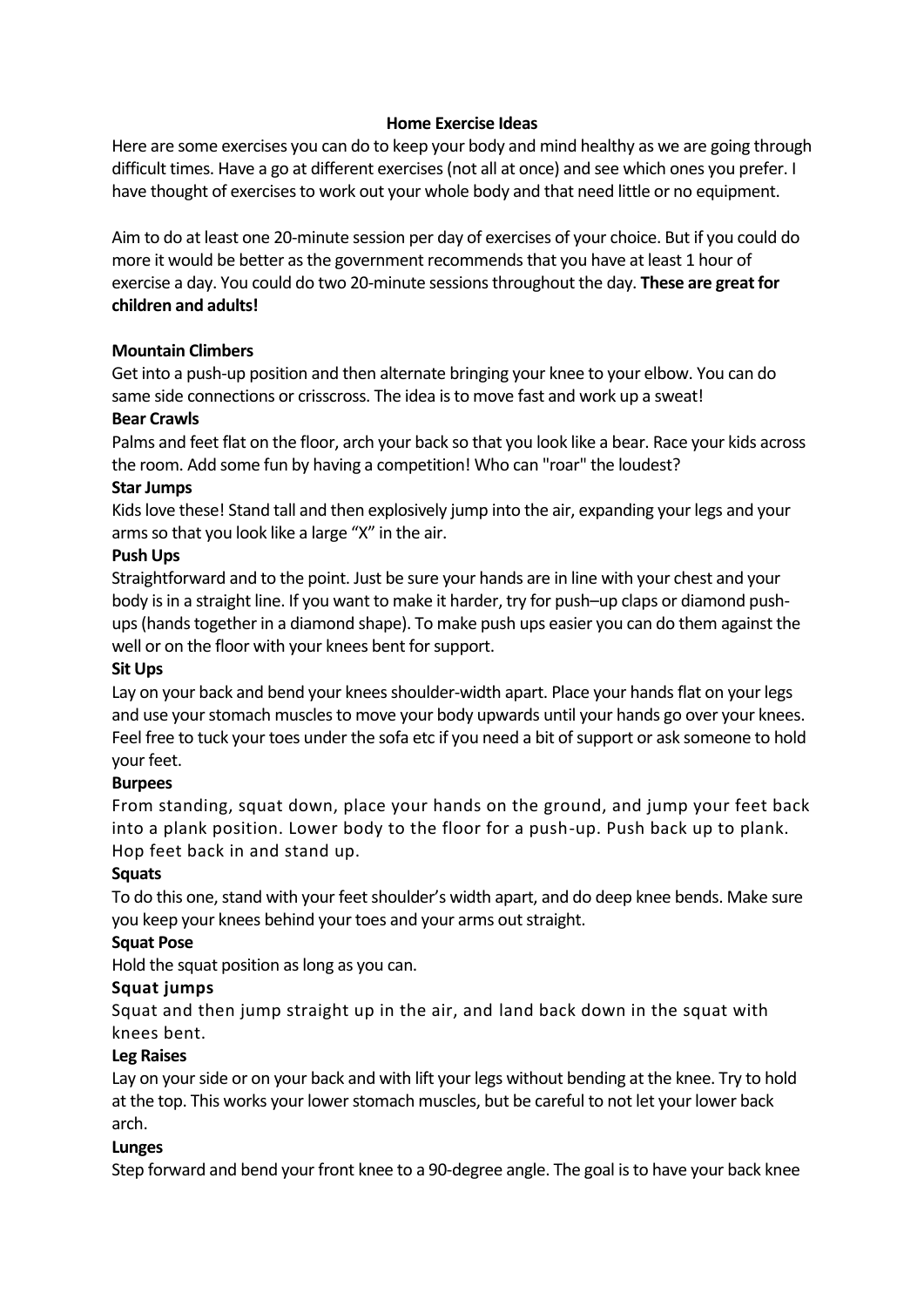touch the ground without letting your front knee extend past your toes. To make it harder, carry a small weight in each arm and lunge as you walk across the room.

## **Planks**

Get into a push-up position but put your elbows on the floor. Make sure your back is straight and in line with your head, bottom and legs.

# **Side planks**

Lie on one side and lift yourself up on your arm. Lift your hips straight off the ground. Hold as long as you can and repeat on the opposite side.

# **Butterfly Kicks**

Lay flat on your back, and extend your legs straight out. Imagine a swimmer, and begin to flutter kick your legs without bending at the knee. Start with your feet high off of the floor, asthe move gets more difficult the closer the action is to the floor.

## **Bench step-ups**

Step right foot, then left, up onto a low bench, then step down. You could do this on stairs.

# **Calf raises**

From standing, lift up onto your tiptoes and hold, then lower.

# **Crab walks**

Sit with your knees bent and feet flat on the ground, place your hands on the ground behind you. Lift your hips up and walk forwards, backwards and sideways.

# **Crab toe touches**

From your crab position, lift your left leg and right arm and try to touch your toes. Lower and repeat on the other side.

## **Handstands against a wall**

Make it a game and see who can hold it the longest. Challenge yourself by not using the wall as support.

## **Hip bridges**

Lie on your back with knees bent and feet flat on the ground, you're your arms by your sides. Press feet firmly down as you slowly lift your hips off the ground; hold for a few counts, then lower.

# **Inchworms**

Bend forward at the hips and place hands on the ground with knees slightly bent, then walk them forward until you're in a plank position. Now walk feet in to meet your hands and stand back up.

# **Superman**

Lie face down, with your arms and legs extended. Slowly lift your arms and legs off the ground as high as you can. Keep the neck relaxed and look down at the ground. Hold this position as long as you can.

# **Tuck Jumps**

Bend your knees and lift your feet high as you jump.

# **Hurdle Hops**

Jump from side-to-side or front-to-back over a small hurdle or object. Pretend to have a hurdle if you can't find anything suitable.

## **One-Foot Hops**

Lift one knee and jump on your standing leg. Do the same on your other leg.